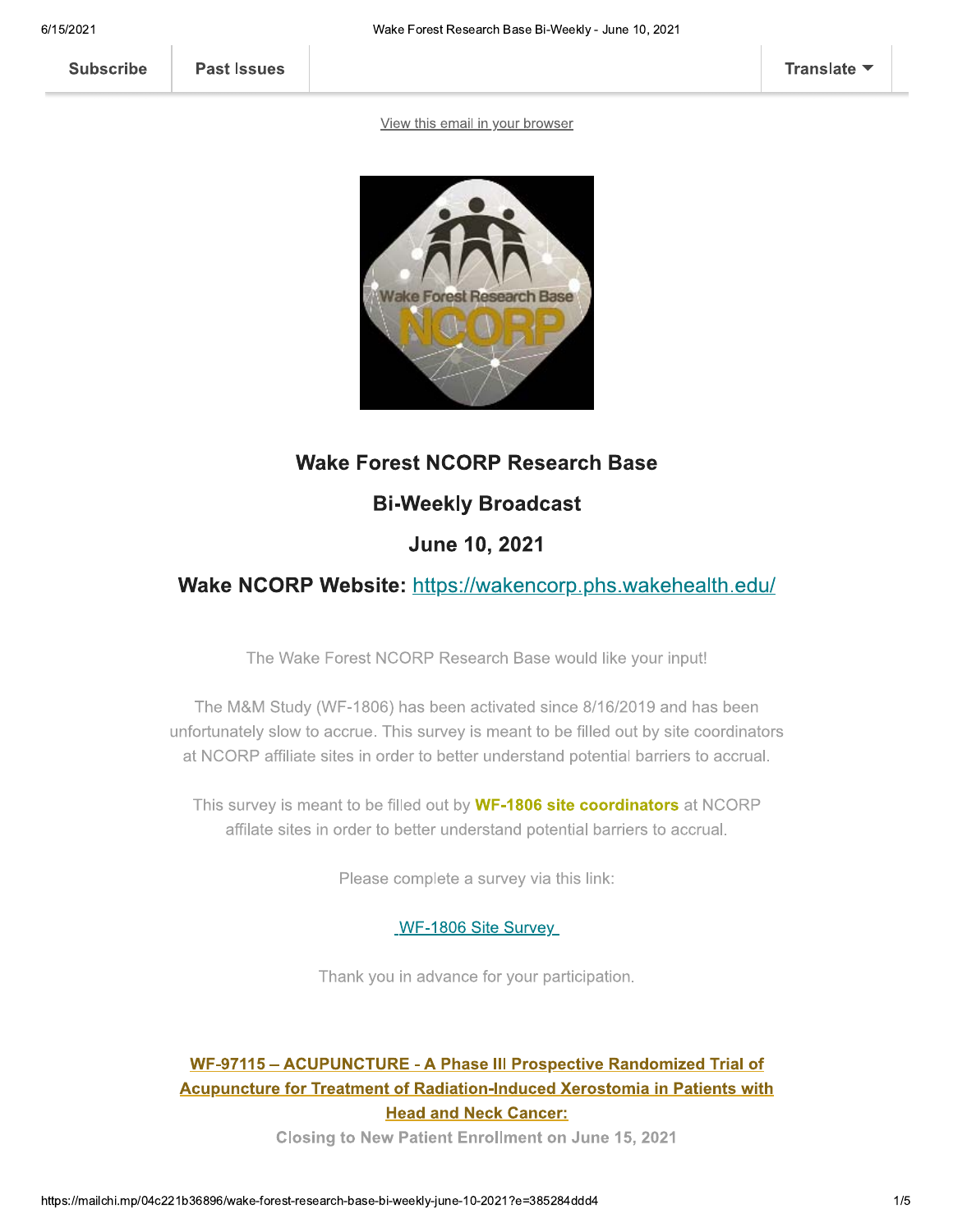wanted to let you know that we will be closing this study to new patient enrollment on June 15, 2021 unless we meet the enrollment goal before this deadline. After this date, you will still be able to finish current patients on study per protocol. We are making a final PUSH to try and recruit the final 11 participants that we need. If you have potentially eligible participants at your site, please consider recruiting them to this study by June 15th. Let us know if we can be of further assistance by emailing NCORP@wakehealth.edu.

#### Reminder regarding Saliva Sample Shipments to the MD Anderson Lab, including a change in staff:

Please email Bo Wei (BWei1@mdanderson.org) and Dr. Yang  $(p\gamma)$  (pyang@mdanderson.org) the email notification regarding the saliva sample shipment on the day you ship.

No longer include the following staff on the email notification as they are no longer with our group:

- · Ding, Jibin (jding@mdanderson.org)
- · Jiang, Yan (YJiang5@mdanderson.org)
- Peguero Pereira, Eveliz M (EMPeguero@mdanderson.org)

Below are the reminders regarding the saliva sample shipments, please:

- Select the delivery method that will ensure that the samples arrive to MD Anderson before 10:30 AM the next day.
- Email Dr. Peiying Yang (pyang@mdanderson.org) and Bo Wei (BWei1@mdanderson.org) on the day that you ship samples, including the shipment Tracking Number, so that they are aware and can coordinate receiving the samples from our shipment receiving dock on the next day.
- In the email shipment notification, please indicate if the samples are the Fresh Samples or the Frozen Samples.
- Please include a copy of the Sialometry Form in the shipping package for the Fresh Samples shipped immediately.
- Please include a copy of the Stored Saliva Sample Transmittal form in the shipping package for the Frozen Samples when shipped.
- Sialometry appointments should be scheduled Monday-Thursday.

## **Study Updates**

## **WF-97415 UPBEAT - Understanding and Predicting Breast Cancer Events after Treatment**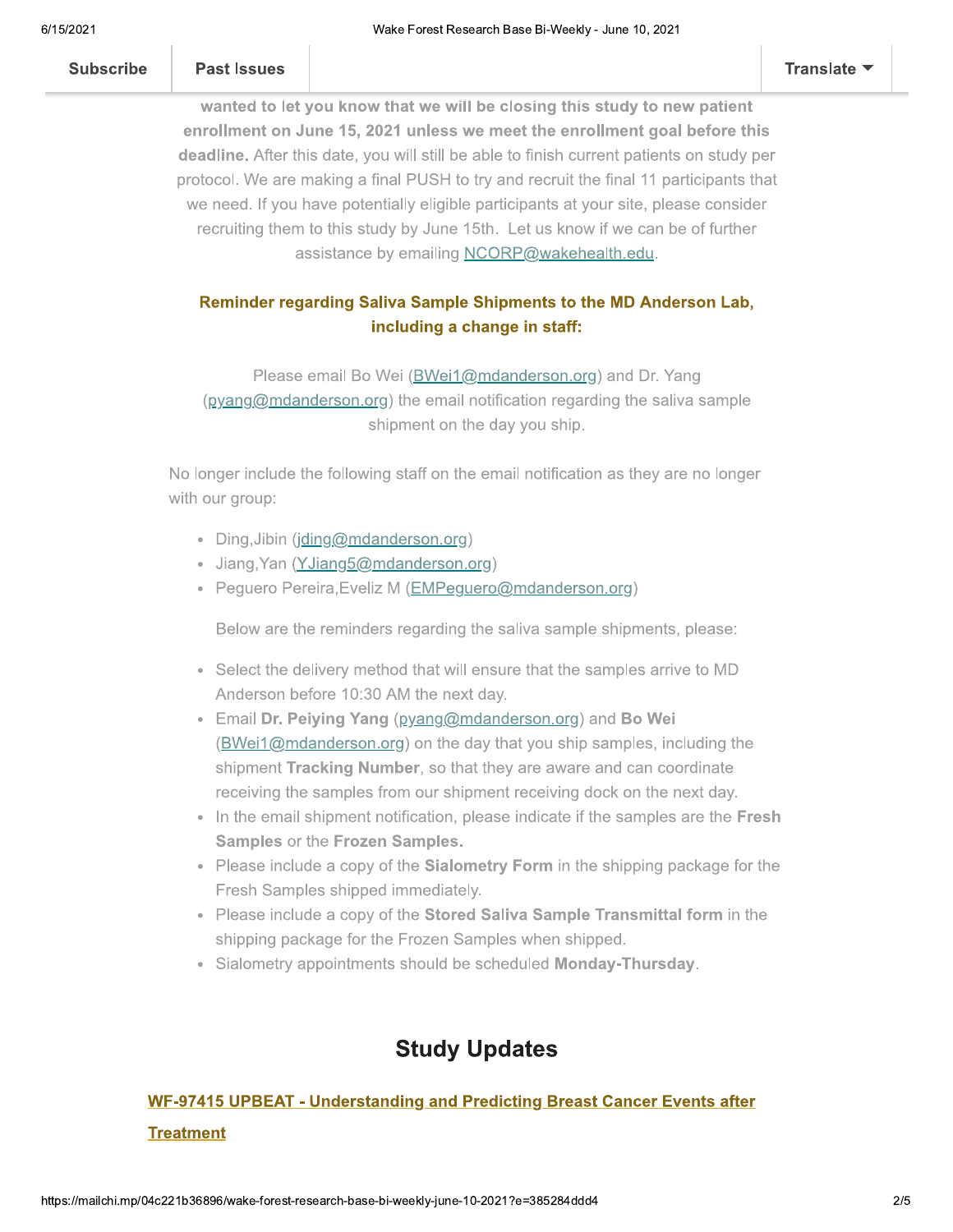| <b>Subscribe</b> | <b>Past Issues</b> |                                              | <b>HOM</b> |
|------------------|--------------------|----------------------------------------------|------------|
|                  |                    | <b>INDIANALLY CONTROLLED IN A THE UNITED</b> |            |

- Please continue your efforts towards screening and approaching eligible women to join this study. We especially need African-American women and women with a BMI > 26 in our control group.
- If there are any questions regarding WF-97415, please contact NCORP@wakehealth.edu; Attn: WF-97415

WF-97116 REMEMBER - A Phase 3 Randomized Placebo Controlled Clinical Trial of **Donepezil in Chemotherapy Exposed Breast Cancer Survivors with Cognitive Impairment** 

We're almost there! Only 1 more patient to go. Thanks to all who have a contributed to this important study.

#### **Important Dates and Reminders:**

#### **Annual Meetings**

2021 Annual Meeting October 4 – October 6, 2021 Renaissance Asheville, NC

**2022 Annual Meeting** October 10 - October 12, 2022 **Marriott Grand Dunes** Myrtle Beach, SC

#### **Upcoming Site Calls**

**WF-1804CD AH-HA - Assessing Effectiveness and Implementation** of an EHR Tool to Assess Heart **Health Among Survivors** June 17, 2021 at 11:00 AM EDT

**WF-1901 IMPACTS - Internet**delivered Management of Pain **Among Cancer Treatment Survivors** July 14, 2021 at 2:30 PM EDT

If you would like to attend, but did not receive an invitation, please email NCORP@wakehealth.edu

#### **TRAVEL AWARDS FOR 2021 ANNUAL MEETING!**

WF-1901 IMPACTS: We will be awarding travel awards to the two highest accruing sites for all IMPACTS accruals between 3/19/2021 - 9/1/2021. These awards will cover hotel accommodations for 1 person per site.

WF 30917CD TELEHEALTH: We need your help! We are making one final push to successfully complete the Telehealth study and meet our goal of 90 participants by 9/17/2021. To add a little bit of competitive motivation, we are offering two travel awards to cover two nights hotel accommodations at the Wake Forest NCORP 2021

slate v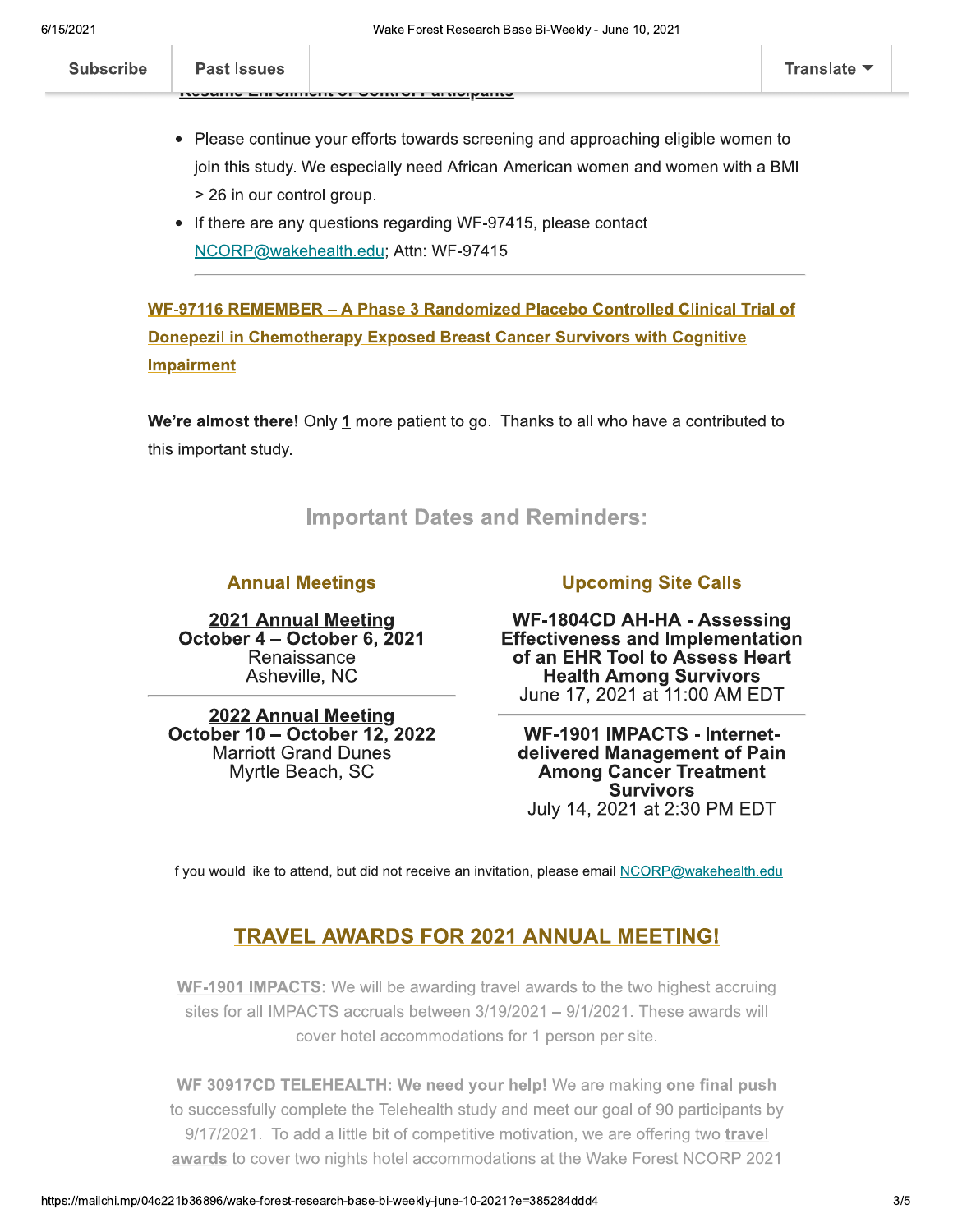**Subscribe** 

**Past Issues** 

Top accruing sites so far: 1) MUSC with 4 2) Upstate with 3

# **Audit Corner**

- We are resuming "in-person" audits where allowed starting on July 1
- **Quality Assurance personnel who would like access to REDCap**  $\bar{\Phi}$ for reviewing data queries may request this through<br>ncorp@wakehealth.edu, Attn: REDCap QA

| <b>Open Studies</b> | Name               | Enrolled<br>(Patients) | Target<br>(Patients) | <b>Enrolled</b><br>(Non-<br>Patients) | <b>Target (Non-</b><br>Patients) |
|---------------------|--------------------|------------------------|----------------------|---------------------------------------|----------------------------------|
| WF-97115            | <b>ACUPUNCTURE</b> | 230                    | 240                  |                                       |                                  |
| WF-97116            | <b>REMEMBER</b>    | 275                    | 276                  |                                       |                                  |
| WF-97415            | UPBEAT             | 344                    | 1000                 |                                       |                                  |
| WF-1801             | <b>RAMIPRIL</b>    | 46                     | 75                   |                                       |                                  |
| WF-1802             | PCW                | 117                    | 255                  |                                       |                                  |
| <b>WF-1806</b>      | M&M                | 43                     | 300                  |                                       |                                  |
| WF-1901             | <b>IMPACTS</b>     | 4                      | 456                  | 0                                     | 40                               |
| WF-30917CD          | TELEHEALTH         | 53                     | 90                   |                                       |                                  |
| <b>WF-1804CD</b>    | AH-HA              | 113                    | 600                  | 5                                     | 40                               |
| <b>WF-1805CD</b>    | <b>HN STAR</b>     | 5                      | 350                  | 37                                    | 140                              |

#### Accruals as of June 9, 2021



A program of the National Cancer Institute<br>of the National Institutes of Health

Copyright © 2021 Wake Forest NCORP Research Base, All rights reserved.

Want to change how you receive these emails?